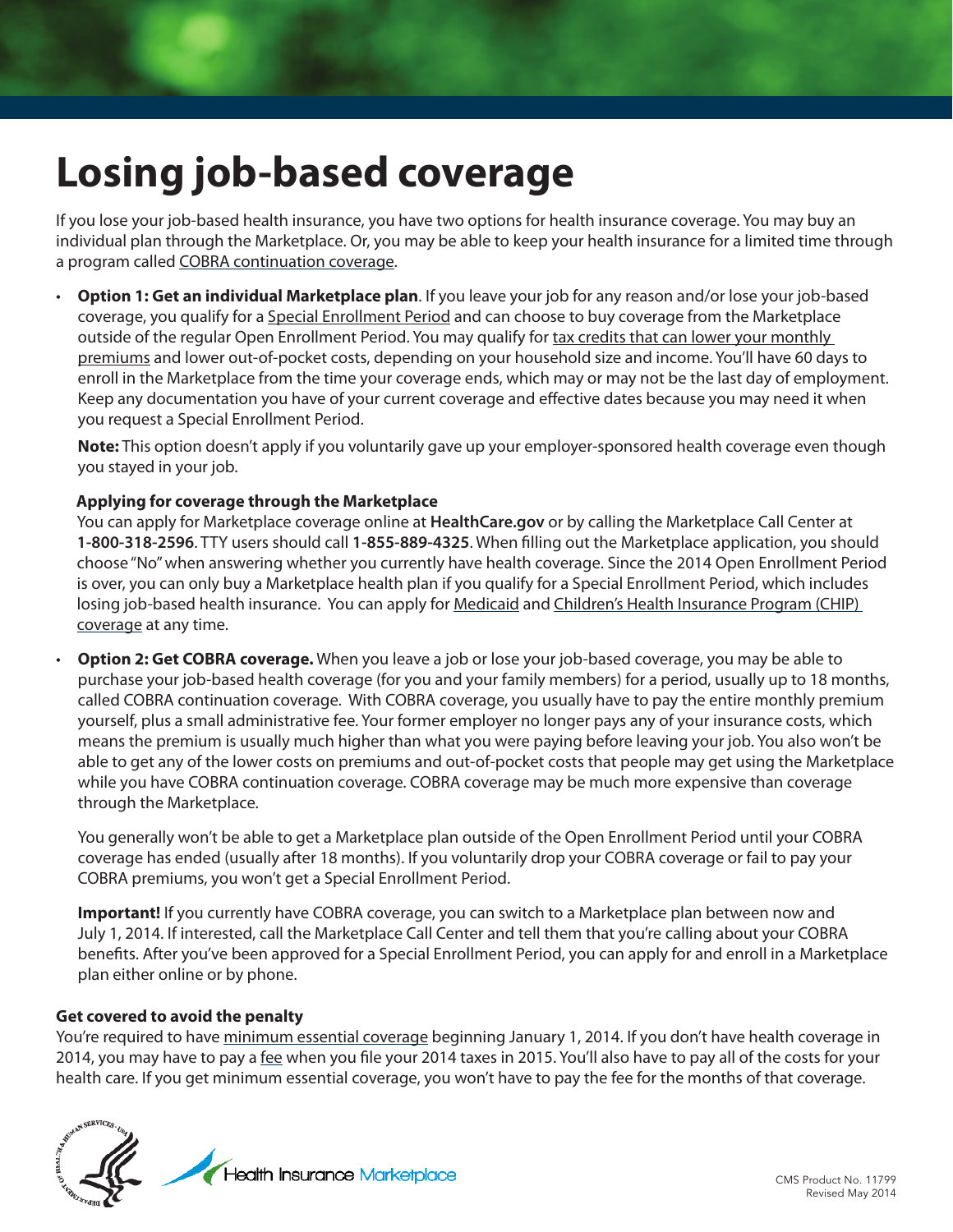# **IMPORTANT INFORMATION ABOUT YOUR MASSACHUSETTS CONTINUATION OF COVERAGE RIGHTS**

This notice contains important information about your right to Massachusetts Continuation of Coverage ("MA COC"), which is a temporary extension of coverage under your group health plan (the "Plan"). **This notice generally explains MA COC, when it may become available to you and your family, and what you need to do to protect the right to receive it.**

# **What is MA COC?**

MA COC allows you to temporarily continue your medical coverage when it would otherwise end because of a life event known as a qualifying event.

A federal law called the Consolidated Omnibus Budget Reconciliation Act of 1985 (COBRA) requires sponsors of certain group health plans to offer continuation coverage to qualified beneficiaries who lose their coverage due to a qualifying event. COBRA only applies to employers with 20 or more employees.

Since COBRA only applies to employers with 20 or more employees, many states, including Massachusetts, have enacted similar laws that apply to small groups that would not otherwise be subject to COBRA. The MA COC law requires insurance carriers to make continuation coverage available to employees, who experience a qualifying event, of certain employer groups with 2-19 employees.

# **What is a qualifying event?**

Qualifying events include the following:

- Subscriber's employment ends (for any reason other than gross misconduct) or hours are reduced,
- Divorce or legal separation,
- Death of the subscriber,
- Dependant is no longer eligible to be a dependant under the plan, e.g. ages out,
- Subscriber becomes entitled to Medicare benefits (under Part A, Part B, or both), and
- Chapter 11 Bankruptcy proceedings of the employer (for plans that extend coverage to retirees)

# **Who is eligible for MA COC?**

Qualified beneficiaries are eligible for MA COC.

A qualified beneficiary is any person, e.g. you, your spouse, and your children, who was covered under the Plan and who lost coverage due to a qualifying event. Qualified beneficiaries vary depending on the qualifying event (see attached grid). In most cases, to be eligible for MA COC you must have medical coverage through your employer the day before the qualifying event.

# **Must I give notice to my employer that a qualifying event has occurred?**

Yes. For the qualifying events listed below you must notify your employer within 60 days after loss of coverage due to the qualifying event in order to be eligible to elect MA COC.

- Divorce or legal separation, and
- Dependent child losing eligibility for coverage as a dependent.

# **[Please notify us of a qualifying event via email at mgorewitz@monumentstaffing.net).]**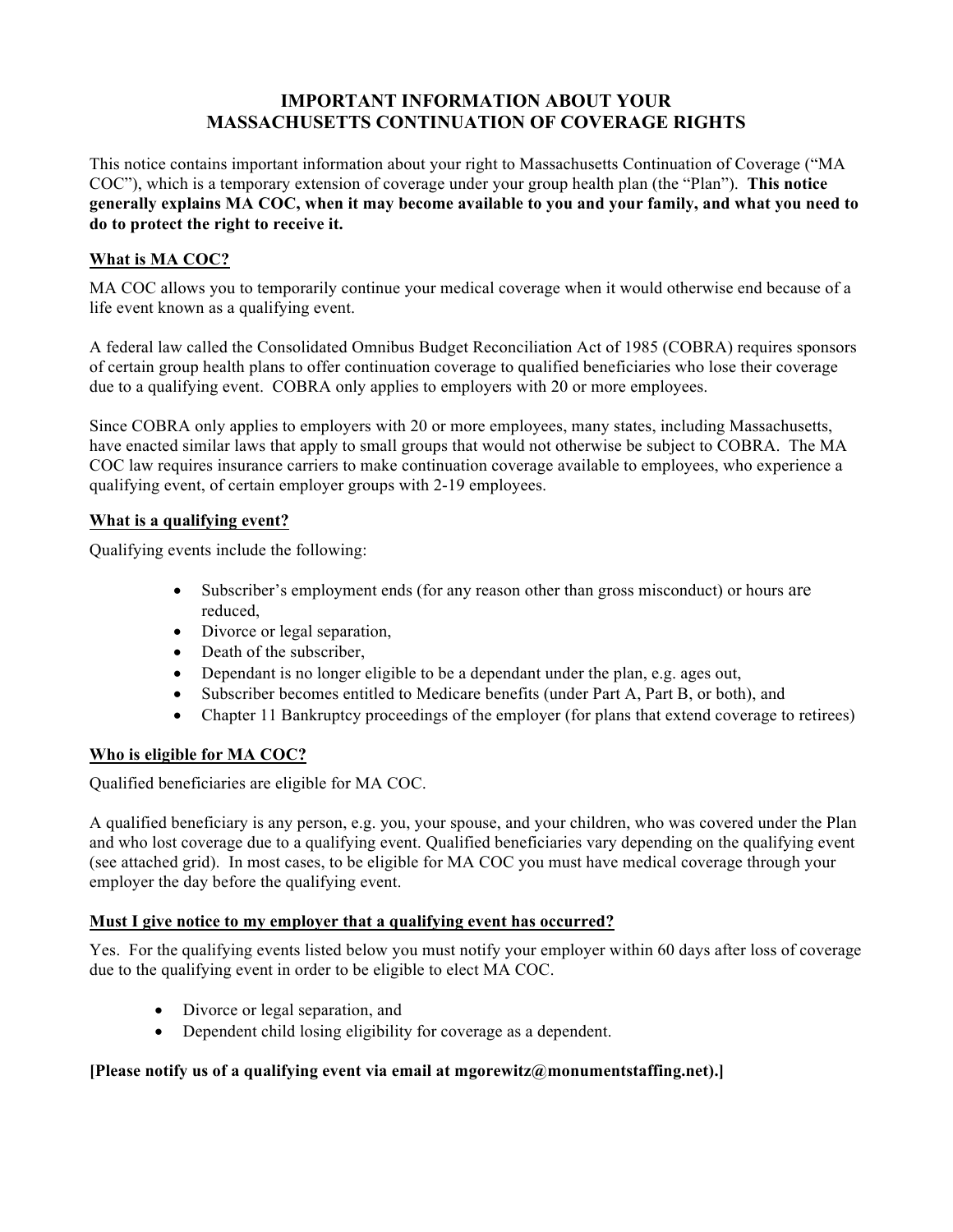#### **How long does continuation coverage last?**

The attached grid describes the maximum period of continuation coverage available to qualified beneficiaries. The maximum period of coverage varies depending on the qualifying event.

#### **Can continuation coverage be terminated before the maximum period of coverage is exhausted?**

Yes. Continuation coverage will be terminated before the end of the maximum period if:

- Any required premium is not paid in full on time,
- A qualified beneficiary becomes covered under other medical coverage that does not impose any exclusion for a pre-existing condition of the qualified beneficiary,
- A qualified beneficiary becomes entitled to Medicare benefits (under Part A, Part B, or both) after electing continuation coverage, or
- The employer ceases to provide medical coverage for any of its employees.

Continuation coverage may also be terminated for any reason other medical coverage would be terminated, such as fraud. If continuation coverage is terminated, you lose all rights to MA COC.

#### **What are the medical plans available to me if I elect to continue coverage?**

During their election period for MA COC, qualified beneficiaries can elect the plan they were on at the time of their qualifying event. At open enrollment, qualified beneficiaries can elect any of the medical plans the employer has available to other employees.

#### **How can I elect MA COC?**

Once the employer receives notice that a qualifying event has occurred, you will receive information about your right to continuation coverage pursuant to MA COC. The information you receive will include an election form for you to complete. You must complete the election form and return it according to the directions on the form.

#### **Continuation coverage must be elected within 60 days from your qualifying event or when you are notified of your right to continuation coverage under MA COC (whichever is later). After that, all qualified beneficiaries lose their rights under MA COC.**

Each qualified beneficiary has a separate right to elect continuation coverage. For example, the employee's spouse may elect continuation coverage even if the employee does not. Continuation coverage may be elected for only one, several, or for all dependent children who are qualified beneficiaries. The employee or the employee's spouse can elect continuation coverage on behalf of all of the qualified beneficiaries. A parent who is not a qualified beneficiary may elect to continue coverage on behalf of any dependent children who are qualified beneficiaries.

#### **What if I waive continuation coverage and then decide I want to enroll?**

You can revoke your waiver of continuation of coverage and elect coverage as long as you do so during the election period. In such a situation, your coverage will begin on the day following the loss of coverage due to the qualifying event.

#### **How much does MA COC cost?**

Each qualified beneficiary may be required to pay the entire premium of the coverage chosen plus 2% for administrative costs. In the case of qualified beneficiaries who have extended continuation coverage due to a disability, the cost could be 150% of the total premiums.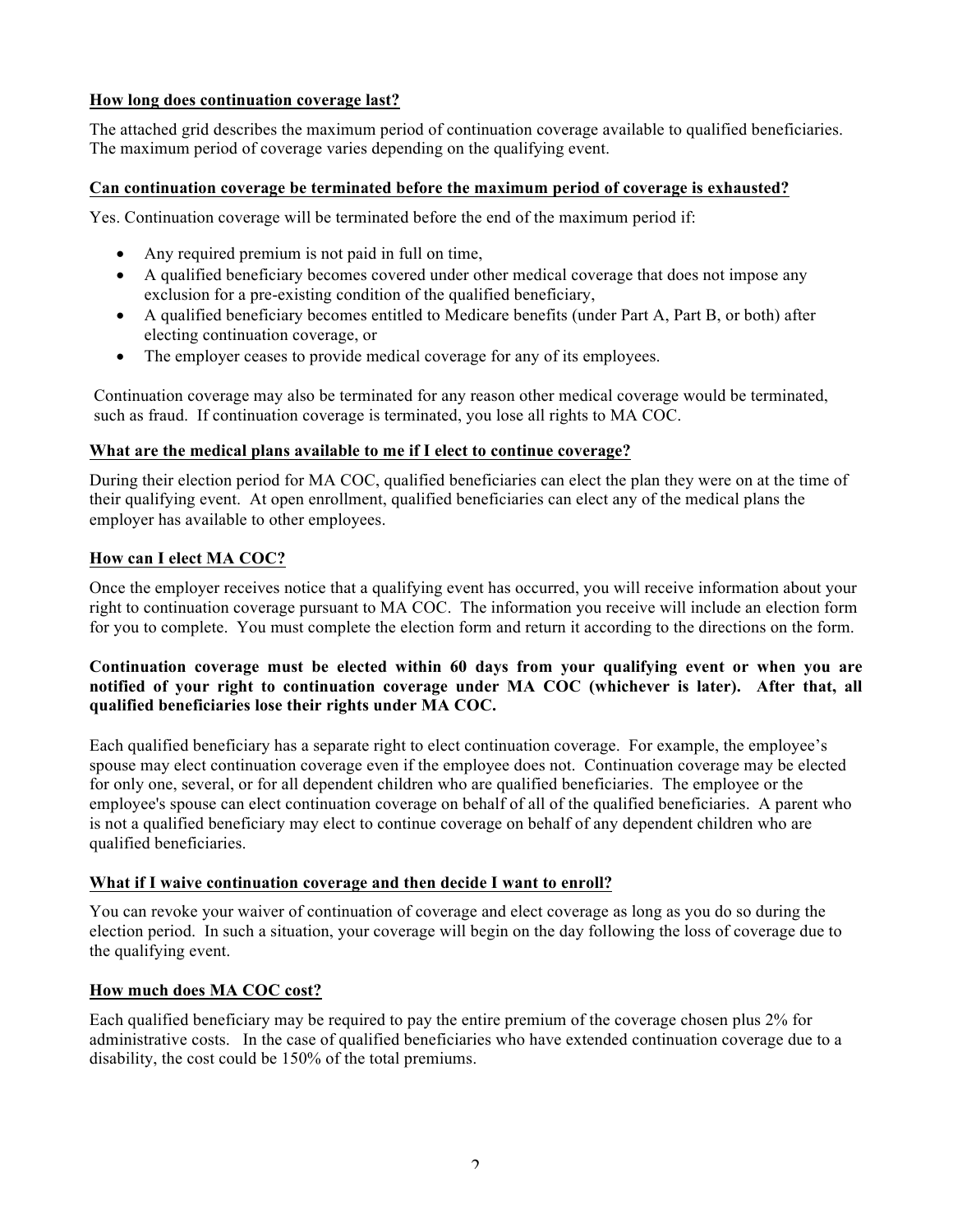#### **Can the premiums go up while I am continuing coverage pursuant to MA COC?**

Yes, if the price of the plan goes up. In general, costs must be fixed in advance of each 12-month premium cycle.

#### **When and how must payment for MA COC be made?**

If you elect continuation coverage, you do not have to send any payment with the Election Form. However, you must make your first payment no later than 45 days after the date of your election. (This is the date the Election Form is post-marked, if mailed.) If you fail to make your first payment within 45 days after the date of your election, you will lose all continuation coverage rights under the Plan. You are responsible for making sure that the amount of your first payment is correct. After the first payment, payments are due monthly, within 30 days of the due date. If you make a monthly payment on or before the first day of the coverage period to which it applies, your coverage under the Plan will continue for that coverage period without any break. If you fail to make a monthly payment within 30 days of the due date, you will lose all rights to continuation coverage under the Plan.

#### **Why is electing MA COC beneficial to me?**

In addition to extending your coverage when it would otherwise be canceled, electing MA COC can have other benefits. For example:

- Some health plans have pre-existing condition exclusions for anyone with more than a 63-day gap in coverage. Election of continuation coverage may help prevent such a gap and therefore eliminate preexisting condition exclusions in new coverage.
- Electing continuation coverage for the maximum time available to you, gives you a guaranteed right to purchase an individual health insurance policy that does not impose pre-existing condition exclusions.
- Electing MA COC provides you with the same rights as other participants or beneficiaries covered under the plan, e.g. open enrollment, benefits under the policy, policy options.

#### **Do I have any options other than MA COC for continuing coverage?**

You should examine other options available to you before electing MA COC. Options available to you might include the following:

**Special Enrollment.** Under federal law, if you lose coverage because of a qualifying event you have "special enrollment" rights. This means that you have the right to request enrollment in another group health plan for which you are otherwise eligible. For example, you could enroll in your spouse's plan without waiting for the open enrollment period. To have a special enrollment opportunity you must have had other coverage when you previously waived coverage in the plan you are trying to enroll and you must request special enrollment within 30 days of loss of coverage.

**Individual Health Insurance**. Federal law allows individuals who are losing group coverage to buy individual coverage that does not impose a pre-existing condition exclusion as long as the individual has at least 18 months of creditable coverage without a break in coverage of more than 63 days.

**State Health Insurance Options.** Please contact your state insurance department for information about coverage options that may be available to you in the state you reside.

#### **If You Have Questions**

Questions concerning your Plan or your MA COC rights should be addressed to [Marsha Gorewitz via email at mgorewitz@monumentstaffing**.net**